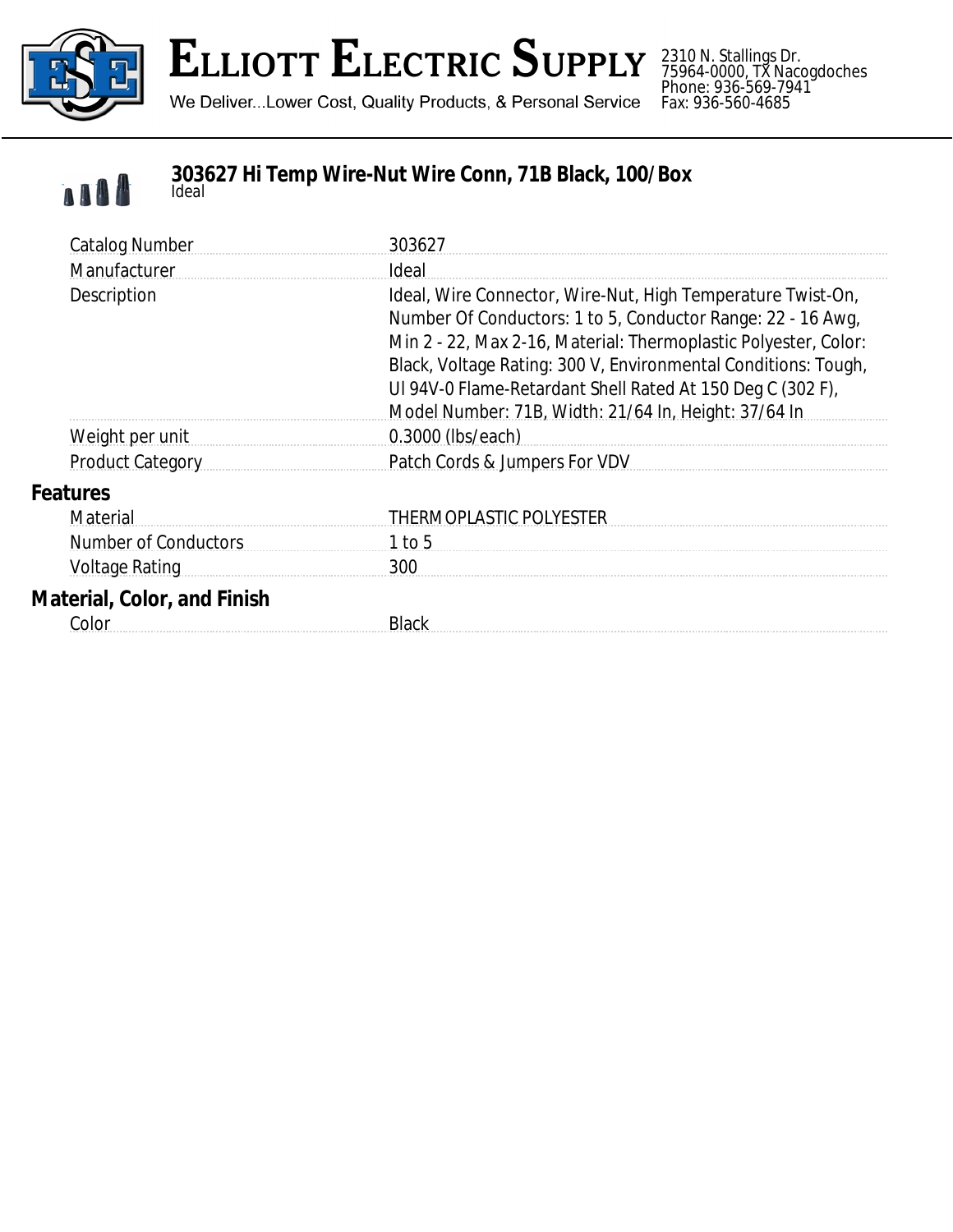

# ELLIOTT ELECTRIC SUPPLY

We Deliver...Lower Cost, Quality Products, & Personal Service

2310 N. Stallings Dr. 75964-0000, TX Nacogdoches Phone: 936-569-7941 Fax: 936-560-4685

| <b>Descriptions</b>                                |                                                                                                                                                                                                                                                                                                                                                                                                                                                                                                                                                                                  |
|----------------------------------------------------|----------------------------------------------------------------------------------------------------------------------------------------------------------------------------------------------------------------------------------------------------------------------------------------------------------------------------------------------------------------------------------------------------------------------------------------------------------------------------------------------------------------------------------------------------------------------------------|
| Description                                        | HI TEMP WIRE-NUT WIRE CONN, 71B BLACK, 100/BOX                                                                                                                                                                                                                                                                                                                                                                                                                                                                                                                                   |
| Features                                           | The IDEAL Wire-Nut <sup>®</sup> Wire Connector set new standards for<br>innovation, quality and convenience when it was first introduced<br>in 1928. As the first screw-on wire connector in America, it<br>literally set the industry standard for years to come. With a fixed,<br>square-wire spring and a positive grip shell, the Wire-Nut® is<br>perfect to twist-on with fingers for a secure connection that will<br>last. The refined wire range makes it the best choice for fine<br>stranded wire applications. The Wire-Nut <sup>®</sup> also features a tough,<br>fl |
| Long Description                                   | IDEAL, Wire Connector, Wire-Nut, High Temperature Twist-On,<br>Number Of Conductors: 1 to 5, Conductor Range: 22 - 16 AWG,<br>Min 2 - 22, MAX 2-16, Material: THERMOPLASTIC POLYESTER,<br>Color: Black, Voltage Rating: 300 V, Environmental Conditions:<br>Tough, UL 94V-0 Flame-Retardant Shell Rated At 150 DEG C (302<br>F), Model Number: 71B, Width: 21/64 IN, Height: 37/64 IN                                                                                                                                                                                            |
| <b>Product Type</b>                                | 100 Pack 71B Black                                                                                                                                                                                                                                                                                                                                                                                                                                                                                                                                                               |
| <b>Special Features</b>                            | Features: Fixed, Square-Wire Spring Creates Its Own Threads<br>Maintains A Secure Positive Grip That Will Not Relax Over Time;<br>No Pre-Twisting Required Positive Grip Design Provides Fast, Easy<br>Installation; Deep Skirt Helps Protect Against Flash-Over;<br>Reusable For Easy Circuit Changes And Additions; Tough,<br>UL94V-0 Flame-Retardant Shell Rated At 150 Degree C (302<br>Degree F); UL Listed To 486C And CSA Certified To C22.2 #188;;<br>Model Number: 71B; Width: 21/64 IN; Height: 37/64 IN                                                               |
| <b>Manufacturer Information</b>                    |                                                                                                                                                                                                                                                                                                                                                                                                                                                                                                                                                                                  |
| <b>Brand</b>                                       | Ideal                                                                                                                                                                                                                                                                                                                                                                                                                                                                                                                                                                            |
| <b>GTIN</b>                                        | 00783250455393                                                                                                                                                                                                                                                                                                                                                                                                                                                                                                                                                                   |
| <b>Manufacturers Part Number</b>                   | 30-3627                                                                                                                                                                                                                                                                                                                                                                                                                                                                                                                                                                          |
| sub brand                                          | Wire-Nut                                                                                                                                                                                                                                                                                                                                                                                                                                                                                                                                                                         |
| <b>UPC</b>                                         | 783250455393                                                                                                                                                                                                                                                                                                                                                                                                                                                                                                                                                                     |
| <b>Taxonomies, Classifications, and Categories</b> |                                                                                                                                                                                                                                                                                                                                                                                                                                                                                                                                                                                  |
| <b>Category Description</b>                        | <b>WIRE NUTS</b>                                                                                                                                                                                                                                                                                                                                                                                                                                                                                                                                                                 |
| <b>Type</b>                                        | High Temperature Twist-On                                                                                                                                                                                                                                                                                                                                                                                                                                                                                                                                                        |
| <b>Availability</b>                                |                                                                                                                                                                                                                                                                                                                                                                                                                                                                                                                                                                                  |
| minimum qty                                        | 100                                                                                                                                                                                                                                                                                                                                                                                                                                                                                                                                                                              |
| <b>Packaging</b>                                   |                                                                                                                                                                                                                                                                                                                                                                                                                                                                                                                                                                                  |
| Carton                                             | 100                                                                                                                                                                                                                                                                                                                                                                                                                                                                                                                                                                              |
| Weight Per each                                    | 0.3                                                                                                                                                                                                                                                                                                                                                                                                                                                                                                                                                                              |
|                                                    |                                                                                                                                                                                                                                                                                                                                                                                                                                                                                                                                                                                  |